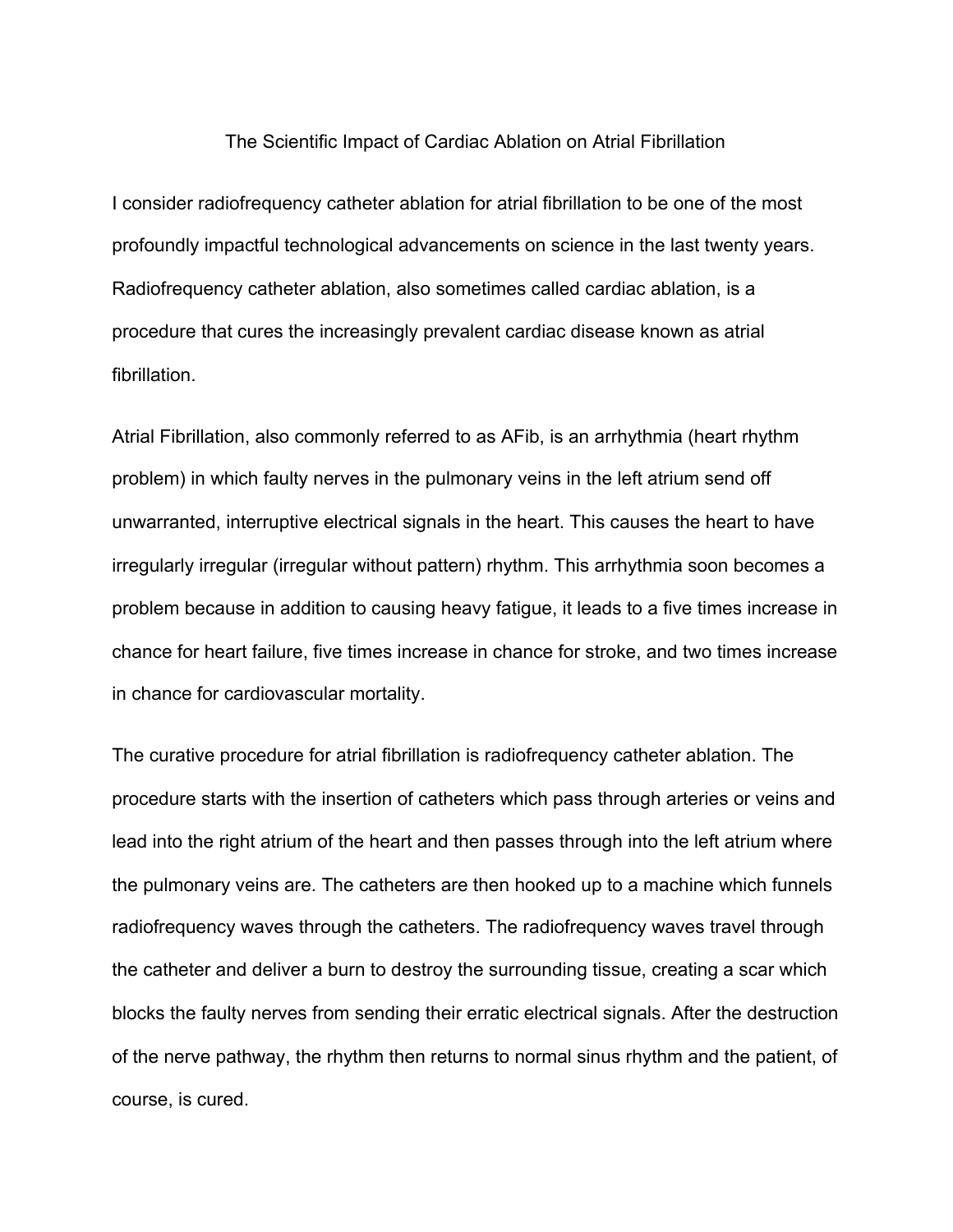There are many causes for atrial fibrillation. Some of them include obesity, alcohol, inactivity, high blood pressure, diabetes, and an overactive thyroid gland. Genetics can also play a part in atrial fibrillation as well.

Atrial Fibrillation is one of the most widespread in the world, affecting 33.5 million people, and 5.5 million in the United States. The healthcare burden is high, with direct medical costs of up to \$44.5 million, and indirect medical costs of up to \$33.1 *billion* in the US alone.

I have been working with Atrial Fibrillation related issues for several years now. I started out working in a cardiac electrophysiologist clinic where I saw first hand the power of cardiac ablation and how it works. I observed an actual ablation procedure in the cath lab. Later, I became one of the junior founders in the AFib Foundation under the guidance of a cardiac electrophysiologist. Our foundation is a non-profit organization dedicated to the education, diagnosis, and management of Atrial Fibrillation.

The scientific advancement and pros that cardiac ablation presents becomes clear when contrasted with the previous alternative: a lifelong dosage of antiarrhythmic drugs, many of which come with a high chance of nasty side effects. For example, Amiodarone commonly used for atrial fibrillation can cause fatal lung damage and turn your skin bluish-gray when exposed to the sunlight. Cardiac ablation, on the other hand, is a medically safe procedure with minimal side effects, and takes only a few hours (compared to a lifetime of medication). It is an actual cure whereas the drugs are just a treatment.